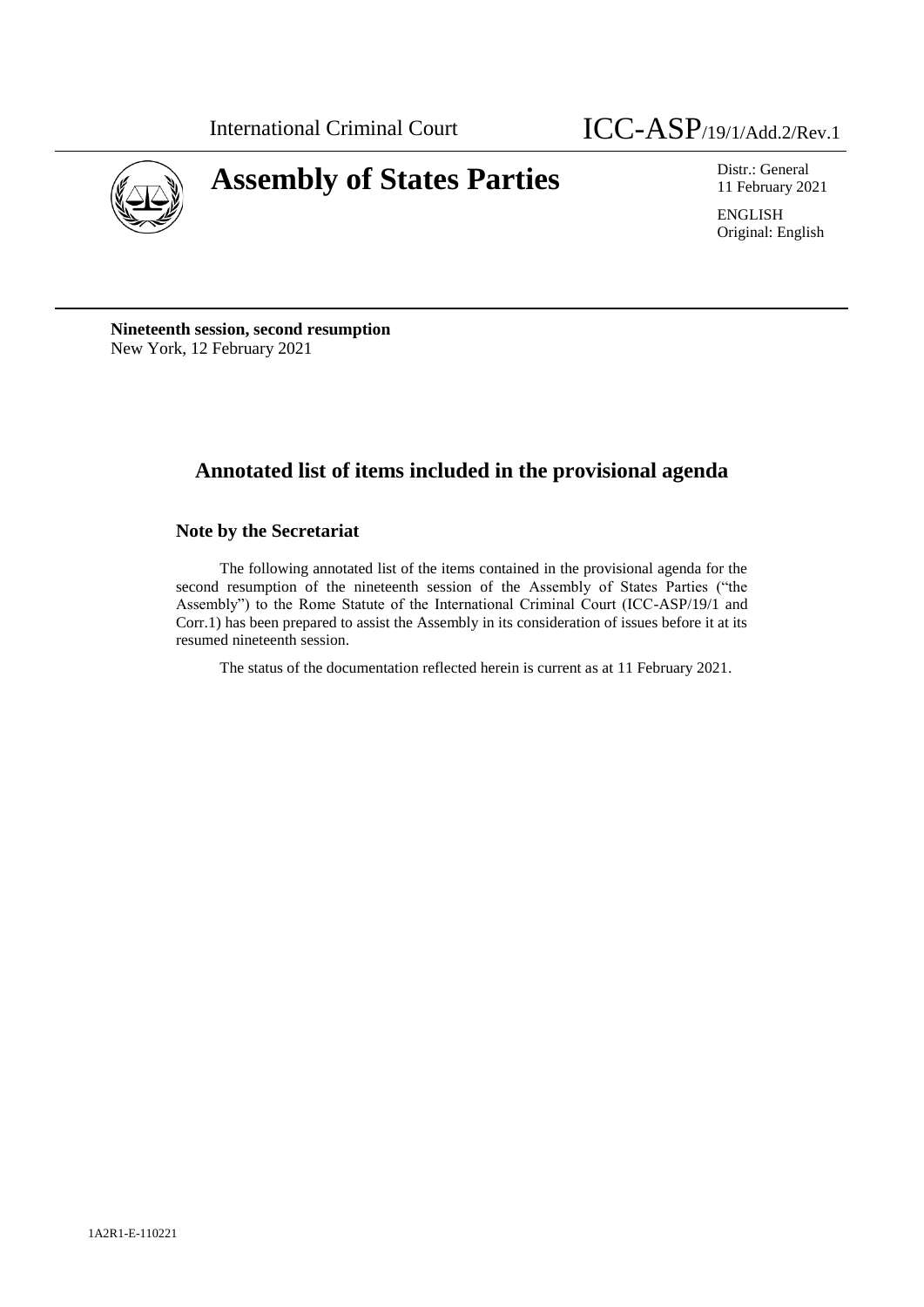# **1. Opening of the session by the President**

In accordance with article 112, paragraph 6, of the Rome Statute, the Assembly meets once a year in regular session. At the 9th meeting of the eighteenth session, on 6 December 2019, the Assembly decided to hold its nineteenth session in New York from 7 to 17 December 2020. On 1 and 23 October 2020, the Bureau took decisions to hold the nineteenth session in The Hague from 14 to 16 December 2020, and to tentatively hold the resumed nineteenth session in New York from 17 to 23 December 2020.

At the 4th plenary meeting of its nineteenth session, on 16 December 2020, the Assembly adopted resolution ICC-ASP/19/Res.5 by which it decided to "mandate the Bureau to consider the practicalities of holding a second resumption of the nineteenth session as soon as possible in the first two months of 2021 in New York, to enable the Assembly to conclude its consideration of the agenda items 'Election of the Prosecutor' and 'Election of six judges' which may remain open at the end of the resumption of the nineteenth session on 23 December 2020, including the timing and financial implications, and if appropriate to proceed with the convening of the second resumption;".

At its 5th plenary meeting, on 18 December 2020, the Assembly decided to revert at a later stage to the election of the two Vice-Presidents and the appointment of the Rapporteur of the new Bureau. The Assembly will consider the aforementioned agenda items at a second resumption of the nineteenth session, to be held on 12 February 2021.

#### **2. Silent prayer or meditation**

Pursuant to rule 43 of the Rules of Procedure of the Assembly of States Parties, immediately after the opening of the first plenary meeting and immediately preceding the closing of the final plenary meeting, the President shall invite the representatives to observe one minute of silence dedicated to prayer or meditation.

# **3. Adoption of the agenda**

Rules 10 to 13 and 18 to 22 of the Rules of Procedure concerning the agenda are applicable to regular sessions.

In accordance with rules 10 and 11 of the Rules of Procedure, the provisional agenda for the nineteenth session was issued on 9 January 2020. In accordance with rule 19 of the Rules of Procedure, the agenda shall be submitted to the Assembly for approval as soon as possible after the opening of the session.

# *Documentation*

Provisional agenda (ICC-ASP/19/1 and Corr.1)

# **4. States in arrears**

According to article 112, paragraph 8, of the Rome Statute, "A State Party which is in arrears in the payment of its financial contributions towards the costs of the Court shall have no vote in the Assembly and in the Bureau if the amount of its arrears equals or exceeds the amount of the contributions due from it for the preceding two full years."

As at 11 February 2021, eleven States Parties were in principle subject to the provisions regarding voting rights in article 112, paragraph 8, of the Rome Statute.

*No documentation*

#### **5. Credentials of representatives of States at the nineteenth session**

#### *(a) Appointment of the Credentials Committee*

Rule 25 of the Rules of Procedure of the Assembly of States Parties, provides that a Credentials Committee shall be appointed at the beginning of each session. It shall consist of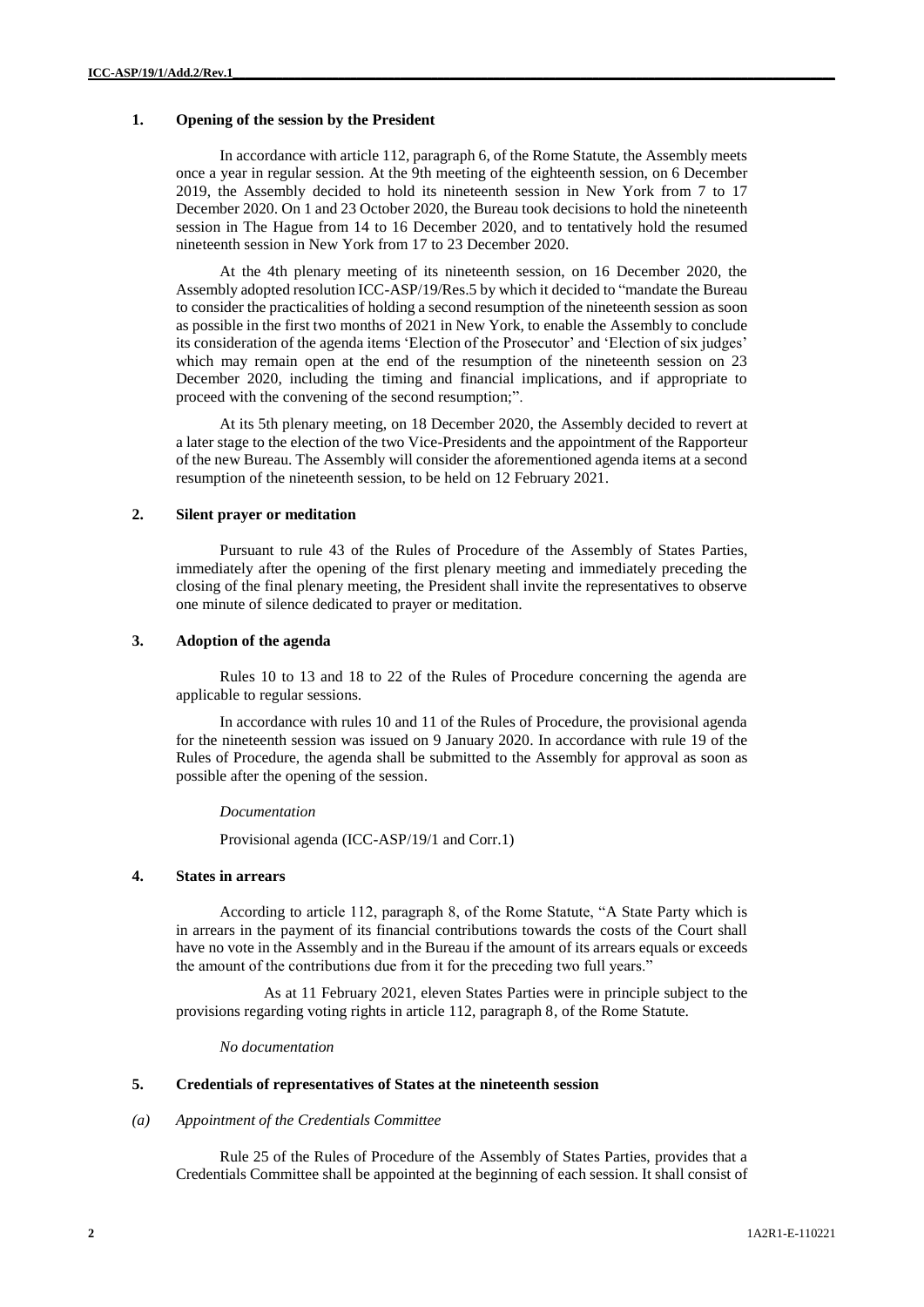representatives of nine States Parties, which shall be appointed by the Assembly on the proposal of the President.

#### *(b) Report of the Credentials Committee*

Representation and credentials are regulated by rules 23 to 28 of the Rules of Procedure. In accordance with rule 24, the credentials of representatives of States Parties and the names of alternates and advisers shall be submitted to the Secretariat if possible not later than 24 hours after the opening of the session. The credentials shall be issued by the Head of State or Government or by the Minister for Foreign Affairs or by a person authorized by either of them.

Under rule 25, a Credentials Committee, consisting of representatives of nine States Parties to be appointed at the beginning of each session by the Assembly on the proposal of the President, shall examine the credentials of representatives of States Parties and report to the Assembly without delay.

#### **6. Organization of work**

The Assembly will consider and adopt a programme of work at the beginning of the session on the basis of a proposal by the Bureau.

# **7. Election of two Vice-Presidents and eighteen members of the Bureau for the twentieth to twenty-second sessions**

At its 5th plenary meeting, on 18 December 2020, pursuant to article 112, paragraph 3 (a) of the Rome Statute and rule 29 of the Rules of Procedure of the Assembly of States Parties, the Assembly elected the President and members of the Bureau for the twentieth to twenty-second sessions. At the same meeting, the Assembly decided to revert at a later stage to the election of the two Vice-Presidents.

The Assembly will proceed to the election of the two Vice-Presidents of the Assembly for the twentieth to twenty-second sessions from among the Bureau members, on the basis of a recommendation of the Bureau.

On 5 February 2021, the Bureau decided to recommend that the Assembly elect the following persons as Vice-Presidents of the Assembly for the twentieth to twenty-second sessions:

- Ambassador Robert Keith Rae (Canada)
- Ambassador Kateřina Sequensová (Czech Republic)

*No documentation*

#### **8. Election of the Prosecutor**

In accordance with paragraph 28 of resolution ICC-ASP/1/Res.2, as amended by resolution ICC-ASP/3/Res.6, the procedures for the nomination of candidates for judges shall apply *mutatis mutandis* to the nomination of the Prosecutor. In addition, in accordance with paragraph 29 of resolution ICC-ASP/1/Res.2, as amended by resolution ICC-ASP/3/Res.6, nominations for the post of the Prosecutor should preferably be made with the support of multiple States Parties. In accordance with paragraph 33 of resolution ICC-ASP/1/Res.2, as amended by resolution ICC-ASP/3/Res.6, every effort shall be made to elect the Prosecutor by consensus.

On 3 April 2019, the Bureau adopted the Terms of Reference for the Election of the Prosecutor,<sup>1</sup> which provided that the procedures for the nomination and election of the Prosecutor would be supplemented by the work of a Committee on the Election of the

 $\overline{a}$ 

<sup>&</sup>lt;sup>1</sup> ICC-ASP/18/INF.2.